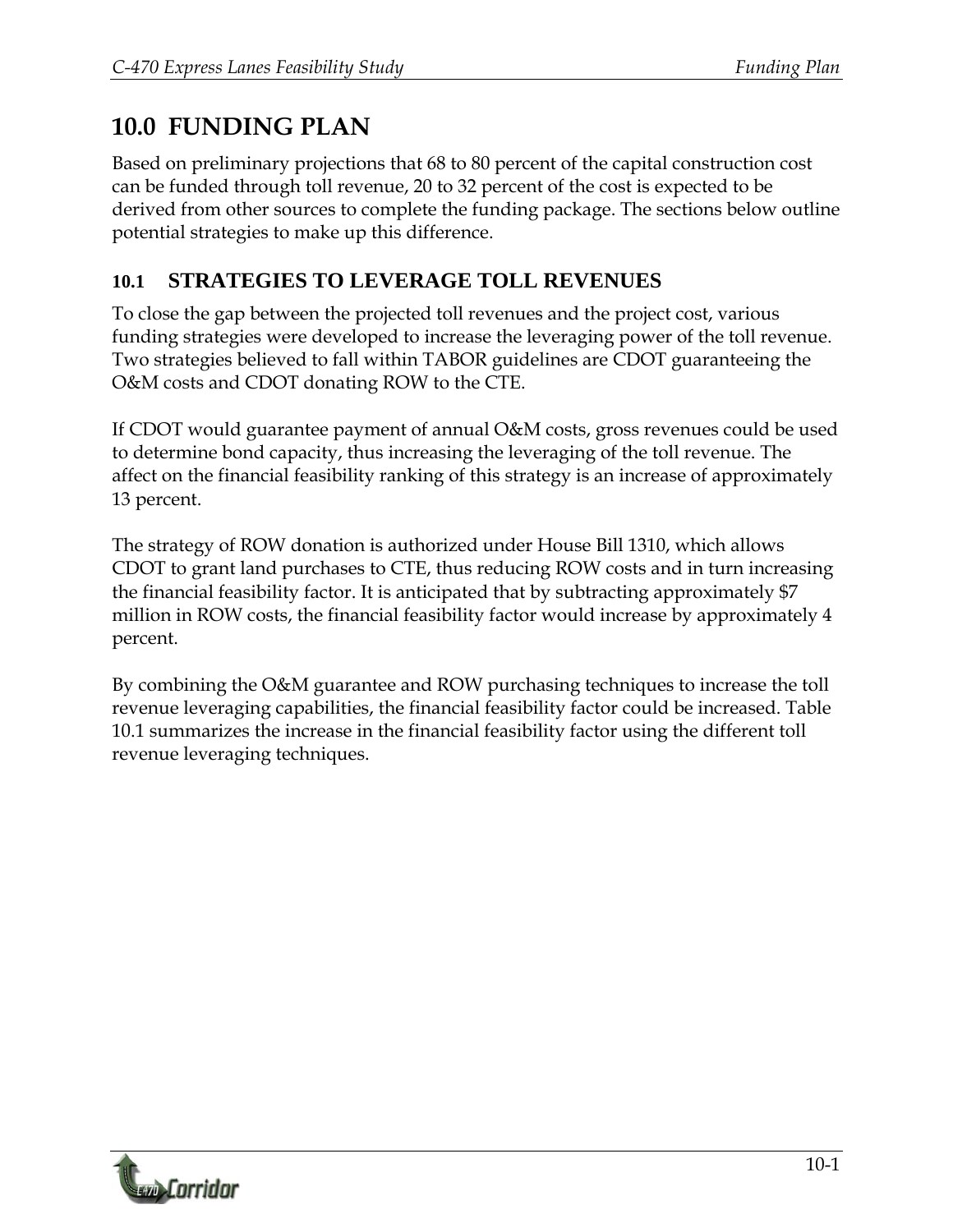| Scenario                                                                              |                                      | <b>Present Value</b><br>Net Revenue (\$) | Capital Costs (\$) | <b>Feasibility Factor</b> |
|---------------------------------------------------------------------------------------|--------------------------------------|------------------------------------------|--------------------|---------------------------|
| 1.75 Senior<br>Lien/2.99<br>Subordinate<br>Lien and<br>6.0%<br><b>Bonding</b><br>Rate | <b>Base Case</b>                     | 226,712,101                              | 335,267,740        | 0.68                      |
|                                                                                       | O&M<br>Guarantee                     | 268,318,817                              | 335,267,740        | 0.80                      |
|                                                                                       | O&M with<br>Right-of-Way<br>Purchase | 268,318,817                              | 321,067,740        | 0.84                      |
| 1.75 Senior<br>Lien/2.19<br>Subordinate<br>Lien and<br>6.0%<br><b>Bonding</b><br>Rate | <b>Base Case</b>                     | 243,319,829                              | 335,267,740        | 0.70                      |
|                                                                                       | O&M<br>Guarantee                     | 287,099,398                              | 335,267,740        | 0.86                      |
|                                                                                       | O&M with<br>Right-of-Way<br>Purchase | 287,099,398                              | 321,067,740        | 0.89                      |
| 1.75 Senior<br>Lien/2.99<br>Subordinate<br>Lien and<br>5.5%<br>Bonding<br>Rate        | <b>Base Case</b>                     | 251,299,736                              | 335.267.740        | 0.75                      |
|                                                                                       | O&M<br>Guarantee                     | 296,492,930                              | 335,267,740        | 0.88                      |
|                                                                                       | O&M with<br>Right-of-Way<br>Purchase | 296,492,930                              | 321,067,740        | 0.92                      |
| 1.75 Senior<br>Lien/2.19<br>Subordinate<br>Lien and<br>5.5%<br><b>Bonding</b><br>Rate | <b>Base Case</b>                     | 269,708,624                              | 335,267,740        | 0.80                      |
|                                                                                       | O&M<br>Guarantee                     | 317,403,840                              | 335,267,740        | 0.95                      |
|                                                                                       | O&M with<br>Right-of-Way<br>Purchase | 317,403,840                              | 321,067,740        | 0.99                      |

**Table 10.1 Toll Revenue Leveraging Techniques** 

By employing these strategies, the project could be as much as 99 percent funded with toll revenues, thereby reducing the supplemental funds needed from other sources.

## **10.2 SUPPLEMENTAL FUNDING**

Potential supplemental funding sources include federal funds through earmarks or grants, and state/local funding. Both the federal and state/local sources must fulfill the requirements set forth in the Metropolitan Planning Organization process discussed below. Federal loans are another potential strategy. Additionally, state/local funding is limited to 10 percent of the project cost, in accordance with enterprise guidelines under TABOR. The final funding package must be developed by the CTE. This funding package must identify the source of funds so as to comply with both the regional planning process and TABOR/enterprise guidelines. Such a funding plan is required

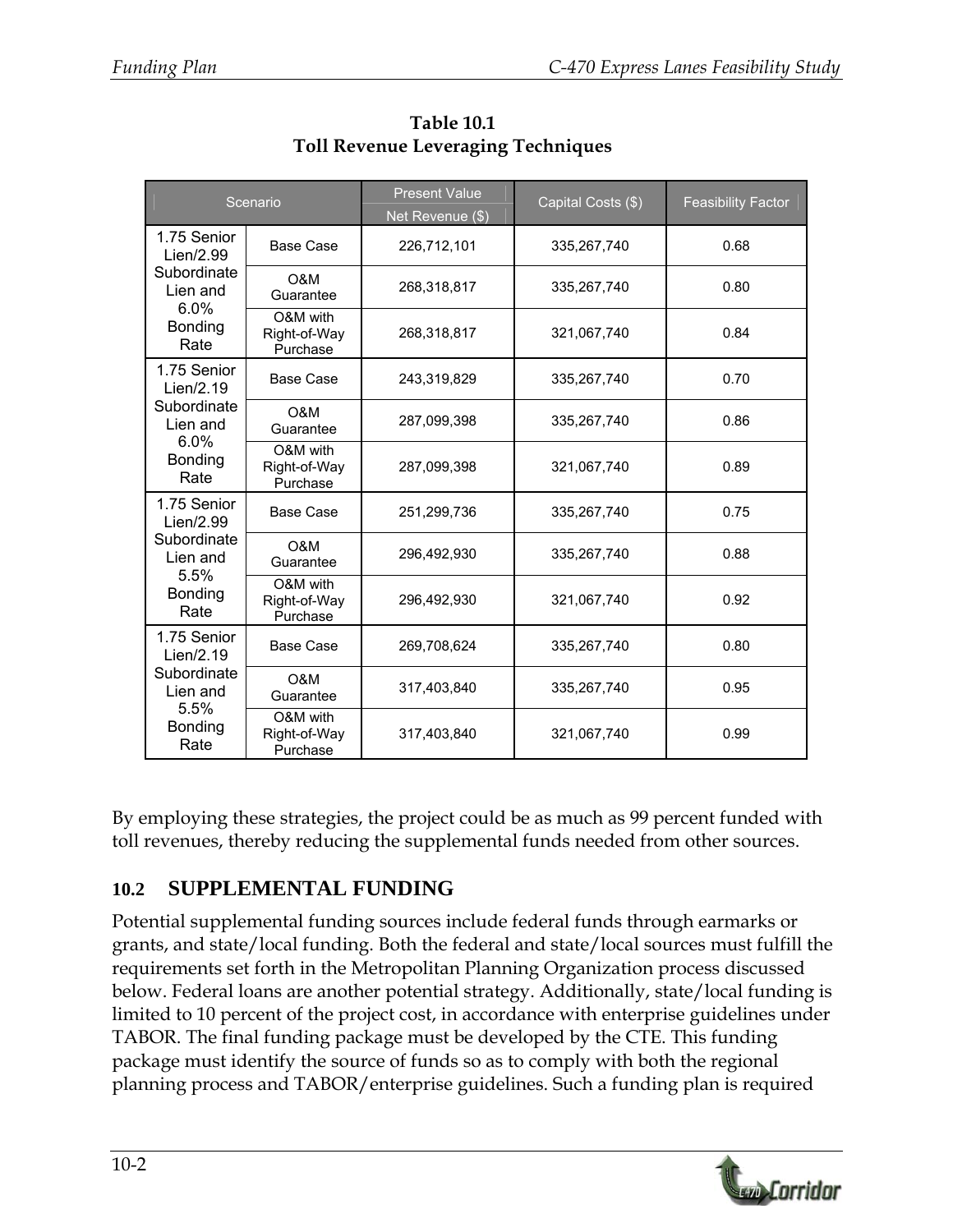for a project to be included on DRCOG's RTP, which is, in turn, required before FHWA can issue a decision document for the C-470 EA.

Another strategy that could be pursued is private participation.

### **10.2.1 Metropolitan Planning Organization Process**

Under federal law, the FHWA may only approve and provide funding for projects in a metropolitan area if they are included in a metropolitan area Transportation Improvement Program (TIP) and the Statewide Transportation Improvement Program (STIP). These programs are updated every 2 years, with potential amendments during the interim period.

As with many of the projects currently under environmental review in CDOT Region 6, DRCOG's 2025 Interim RTP does not identify any improvements to the C-470 corridor between now and 2025, other than partial funding for the Santa Fe Drive Interchange project. The project team has been engaged in ongoing coordination with DRCOG throughout the study process, with the intent of seeking an amendment to the RTP to add the preferred alternative. Travel demand modeling, air quality evaluation, and fiscal analyses for the C-470 alternatives have been coordinated with DRCOG throughout this process, and it is anticipated that the preferred alternative will be included as part of the 2030 RTP when it is released in 2005.

### **10.2.2 TABOR**

In Colorado, TABOR sets the limits of state/local funding for transportation improvement projects to 10 percent for established Enterprises. If the CTE were to accept more than 10 percent of its annual revenue in state/local grants in a particular year, they could potentially lose their enterprise status.